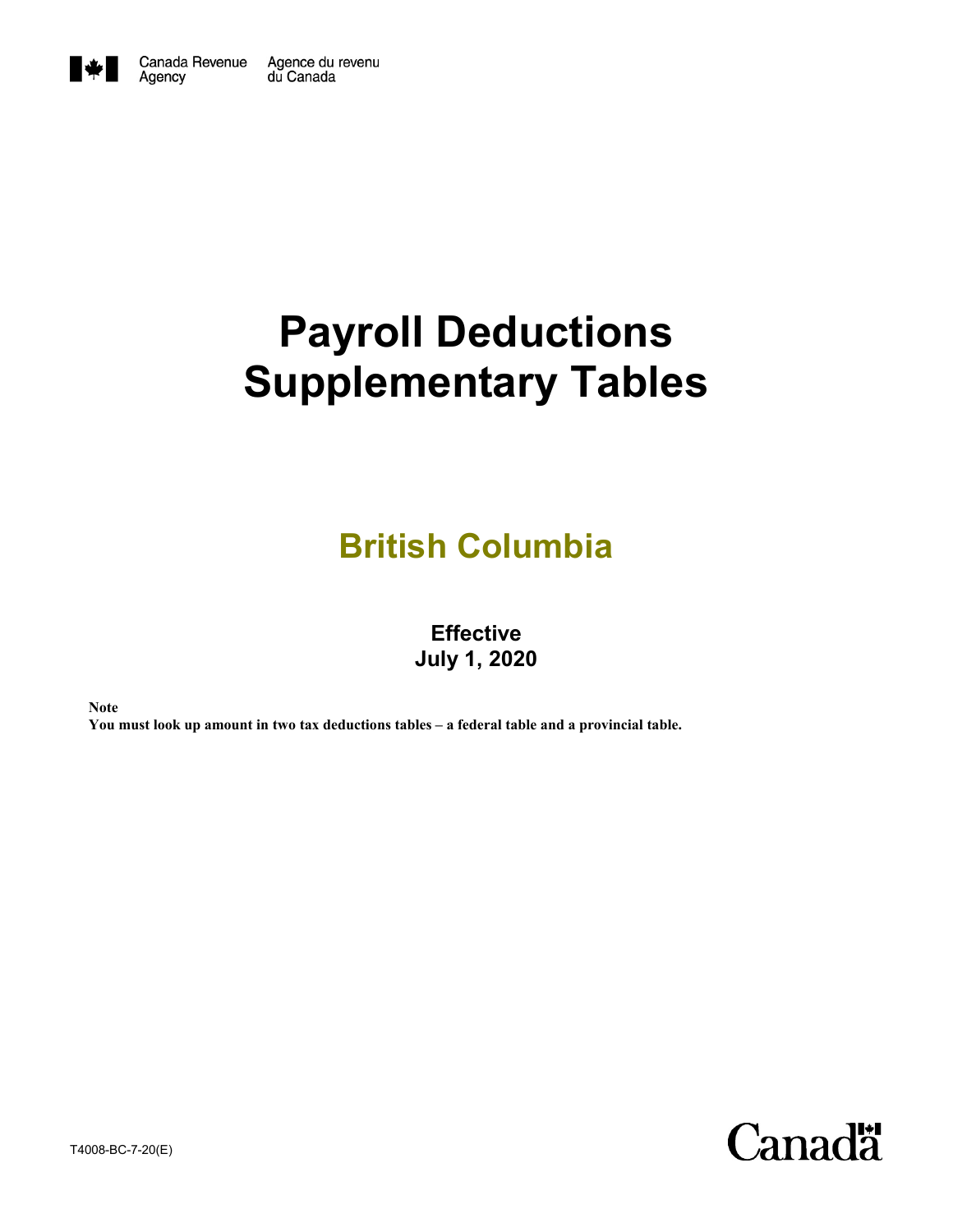## **What's new as of July 1, 2020**

The major changes to this guide since the last edition are outlined.

This guide reflects some income tax changes recently announced which, if enacted as proposed, would be effective July 1, 2020.

At the time of publishing, some of these proposed changes were not law. We recommend that you use the new payroll deductions tables in this guide for withholding starting with the first payroll in July 1, 2020.

The British Columbia budget, delivered on February 18, 2020, announced changes for the 2020 taxation year.

For 2020 and subsequent years, a new top marginal rate of 20.5% is introduced for British Columbia tax filers with incomes over \$220, 000. The new bracket will be indexed starting in 2021.

This new tax bracket is effective January 1, 2020, since employees have been taxed at different rates for the first six months of the year, a prorated tax rate will apply for the remaining six months.

The prorated rate for July 1, 2020 to December 31, 2020 will be 24.2% for income greater than \$220,000.

Given the current situation with COVID-19 pandemic we understand that employers are facing unique challenges. For the remainder of 2020 the CRA will expect this change to be implemented on a best efforts basis.

#### **Payroll Deductions Tables**

You can download Guides T4008, Payroll Deductions Supplementary Tables*,* and T4032, Payroll Deductions Tables*,* from our webpage at **canada.ca/payroll**. You can also choose to print only the pages or information that you need.

#### **Payroll Deductions Online Calculator**

For your 2020 payroll deductions, you can use our Payroll Deductions Online Calculator (PDOC). This online calculator makes it easier to calculate payroll deductions. PDOC is available at **canada.ca/pdoc**.

#### **Let us notify you**

We provide a digital service that can notify you immediately, **free of charge**, of any changes for payroll deductions.

To subscribe, visit our webpage at **canada.ca/lists** and enter your business's email address for each mailing list that you want to join.

## **Special Notice**

#### **Payroll Deduction Tables (T4032)**

Effective with the January 1, 2017 edition, the Canada Revenue Agency is no longer publishing the paper and CD versions of the Guide T4032, Payroll Deduction Tables. The digital versions of the guides continue to be available on our website at **canada.ca/payroll**.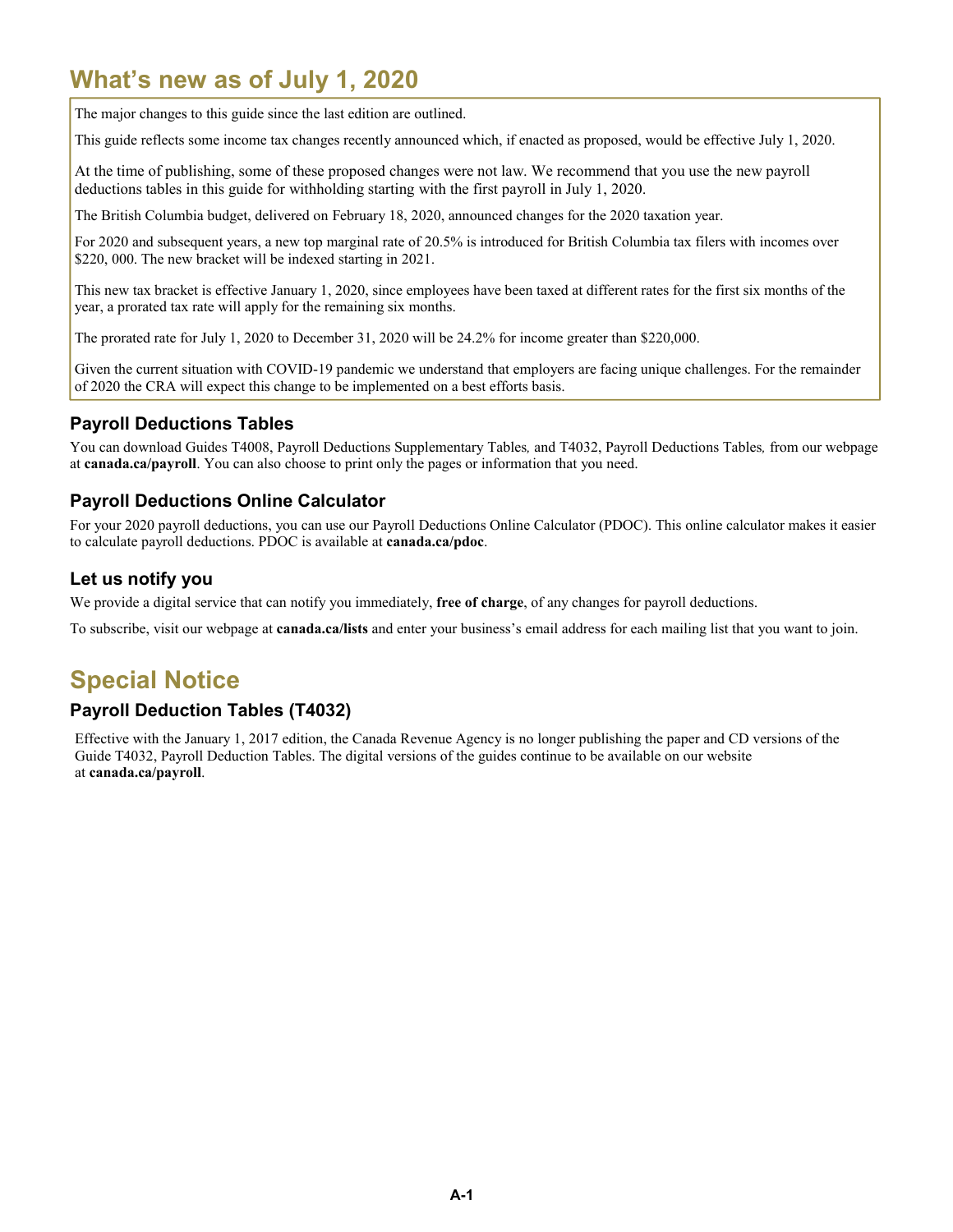## **Table of contents**

#### Page

#### $\boldsymbol{\rm{A}}$

|                                                    | A-1<br>$A-1$<br>$A-1$<br>$A-1$ |
|----------------------------------------------------|--------------------------------|
|                                                    | $A-1$                          |
|                                                    | $A-1$                          |
|                                                    | $A-2$                          |
|                                                    | $A-3$                          |
|                                                    | $A-3$                          |
|                                                    | $A-3$                          |
| $Claim code 0\\ \label{f:1} Claim codes 1 to 10\\$ | $A-3$                          |
|                                                    | $A-3$                          |
|                                                    | $A-3$                          |
|                                                    | $A-4$                          |
|                                                    | $A-4$                          |
|                                                    | $A-4$                          |

This guide uses plain language to explain the most common tax situations. If you need more help, contact your tax services office.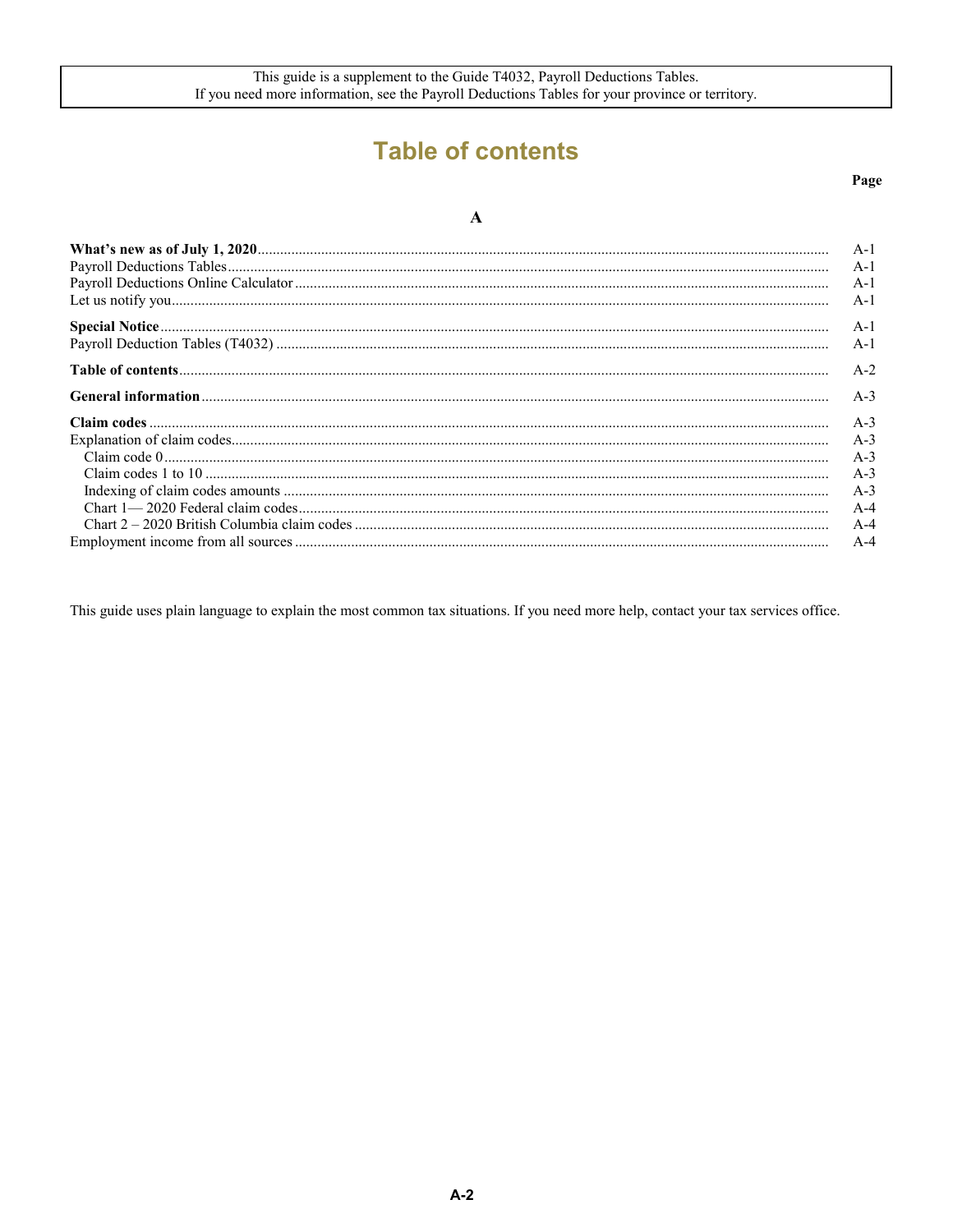## **General information**

This guide is a supplement to the Guide T4032, Payroll Deductions Tables. See the Payroll Deductions Tables for your province or territory if you need more information about:

- what's new for July 1, 2020
- how to calculate tax deductions when you cannot use the tables
- how to deduct income tax, Canada Pension Plan (CPP) contributions, and Employment Insurance (EI) premiums and
- the payroll deductions required for pay periods other than those included in this guide

For information on deducting, remitting, and reporting payroll deductions, go to the following employers' guides:

- T4001, Employers' Guide Payroll Deductions and Remittances
- T4130, Employers' Guide Taxable Benefits and Allowances
- RC4110, Employee or Self-employed?
- RC4120, Employers' Guide Filing the T4 Slip and Summary
- RC4157, Deducting Income Tax on Pension and Other Income, and Filing the T4A Slip and Summary

You can download and print a copy of the above noted guides. Our guides are available from our webpage at **canada.ca/payroll**. You can also use the **Payroll Deductions Online Calculator** free of charge.

#### **Note**

You may also want to refer to the 2019 edition of this guide until the end of 2020 to resolve any pensionable and insurable earnings review (PIER) deficiencies that may arise after we have processed your 2019 T4 return.

## **Claim codes**

You may have to ask your employees or your pensioners to complete a federal and a provincial personal tax credits return using a federal Form TD1 and a provincial Form TD1.

The total personal amount an employee claims on a TD1 form will determine which claim code you use. The claim amounts that correspond to the federal claim codes are not the same as the claim amounts that correspond to the provincial claim codes. Go to Chart 1 and Chart 2.

The claim codes and corresponding amounts do not appear on either the federal or the provincial TD1 form.

#### **Explanation of claim codes**

#### **Claim code 0**

This code represents **no claim amount**. If the federal claim code is "0" because the employee is a non-resident, the provincial claim code must also be "0." This code may also be used if the employee indicated they have more than one employer or payer at the same time and have entered "0" on the front page of Form TD1 for 2020.

#### **Claim codes 1 to 10**

You match the total claim amount reported on your employee's or pensioner's TD1 forms with the appropriate claim codes. Then, you look up the tax for the employee's pay under the claim code in the federal and provincial tax tables for the pay period.

#### **Indexing of claim codes amounts**

The credits that apply to each federal and provincial claim code have been automatically changed in the tax tables by the indexing factor for the current year. If your employee did not complete the federal and provincial TD1 forms for 2020, you continue to deduct income tax using the same claim code that you used last year.